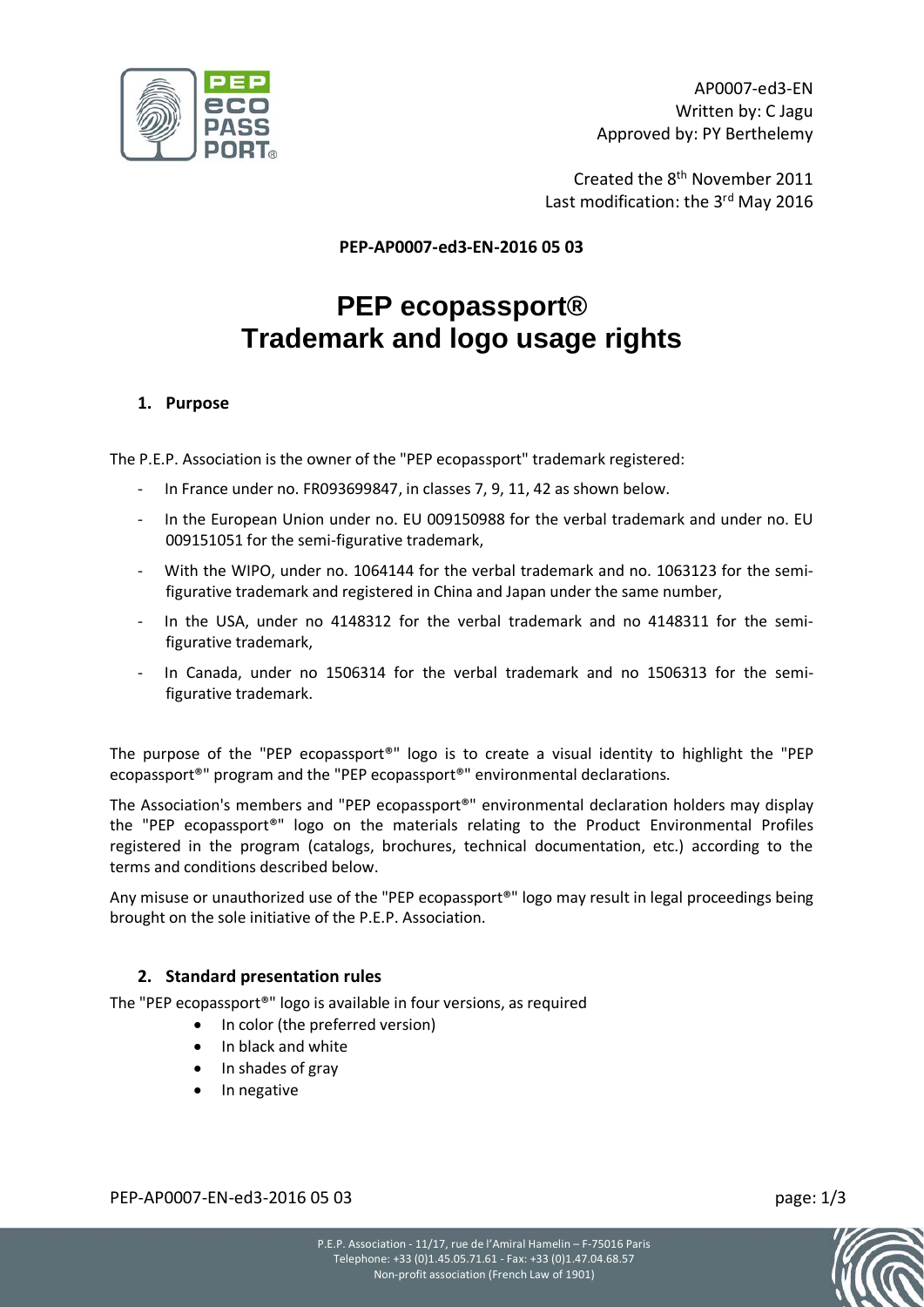

Black / 1 color plain White / 1 color plain

**CMYK colors** 

 $\mathsf{C} = 25 \mathsf{M} = 0 \mathsf{Y} = 0 \mathsf{K} = 65$ 





--------------------------

## Minimum size



The minimum width of the logo is 20 mm. The shape of the logo must not be altered. The colors must not be changed.